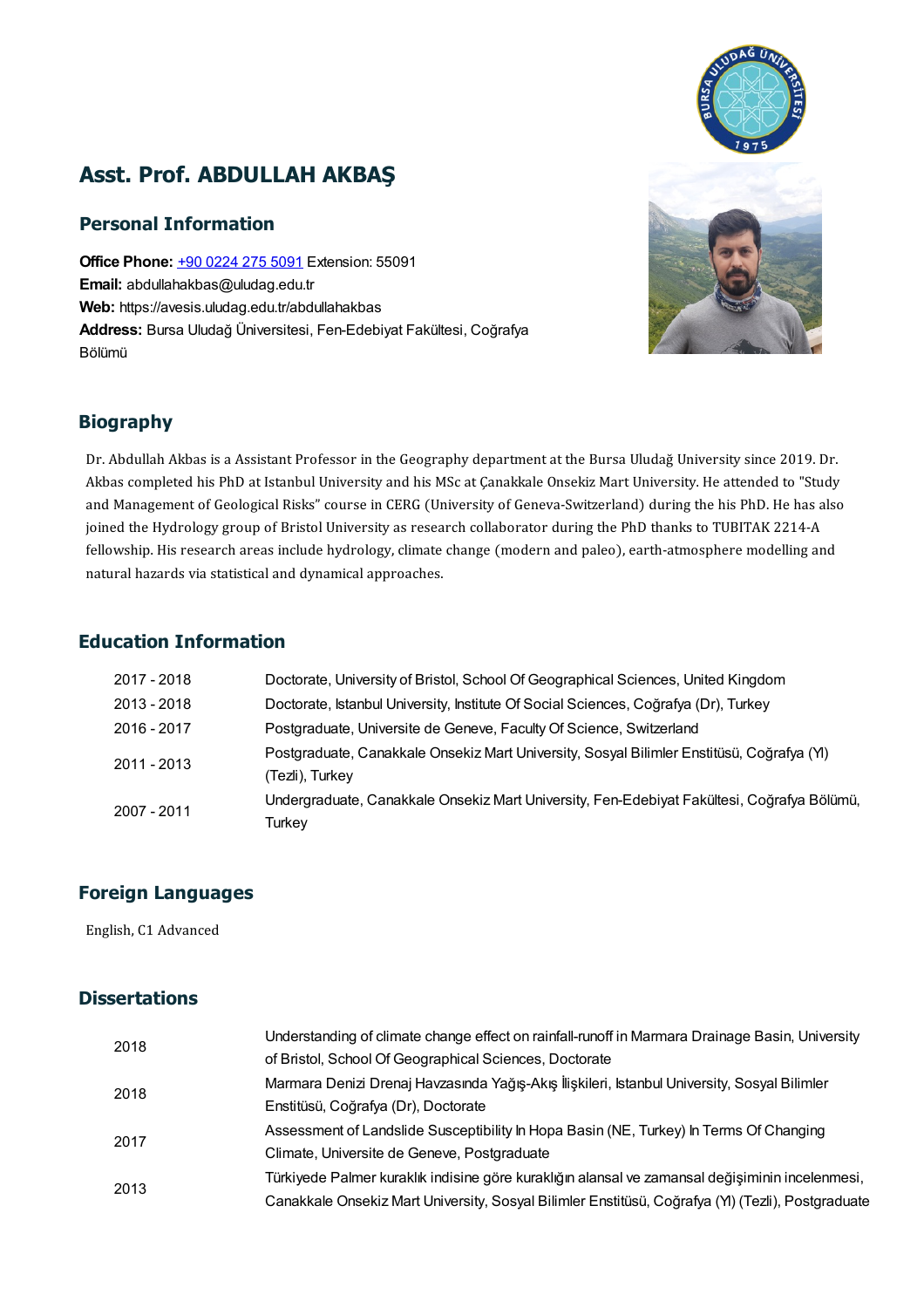#### Research Areas

Physical Geography, Watershed Management and Planning, Hydrology-Hydrometeorology, Climate Change and Climate Modeling, Meteorological Disasters, Surface Water Engineering, Hydrology

#### Academic Titles / Tasks

| 2019 - Continues | Assistant Professor, Bursa Uludağ University, Fen-Edebiyat Fakültesi, Coğrafya     |
|------------------|------------------------------------------------------------------------------------|
| 2014 - 2019      | Research Assistant, Ardahan University, Ardahan Faculty Of Humanities And Letters, |
|                  | Department Of Geography                                                            |

## Academic and Administrative Experience

| 2021 - Continues | Erasmus Program Institutional Coordinator, Bursa Uludağ University, Fen-Edebiyat Fakültesi, |
|------------------|---------------------------------------------------------------------------------------------|
|                  | Coğrafya                                                                                    |

#### **Courses**

| 2022 - 2023                              | Oceanography, Undergraduate                                             |
|------------------------------------------|-------------------------------------------------------------------------|
| 2022 - 2023                              | Biogeography, Undergraduate                                             |
| 2018 - 2019, 2021 -<br>2022              | Hydro-climatological Extremes, Postgraduate                             |
| 2018 - 2019, 2020 -<br>2021, 2021 - 2022 | Climatology II, Undergraduate                                           |
| 2021 - 2022                              | Global Climate Change and Impacts, Undergraduate                        |
| 2021 - 2022                              | Paleogeography, Undergraduate                                           |
| 2021 - 2022                              | Climate of Turkey, Undergraduate                                        |
| 2020 - 2021                              | Vegetation Geography, Undergraduate                                     |
| 2018 - 2019, 2019 -<br>2020, 2021 - 2022 | Climatology I, Undergraduate                                            |
| 2018 - 2019, 2021 -<br>2022              | Climate Zones and Applications, Postgraduate                            |
| 2018 - 2019, 2021 -<br>2022              | Research Methods in Physical Geography, Postgraduate                    |
| 2018 - 2019, 2020 -<br>2021              | Undergraduate                                                           |
| 2021 - 2022                              | Basin Hydrology, Undergraduate                                          |
| 2018 - 2019, 2021 -<br>2022              | Fieldworks in Geography I, Undergraduate                                |
| 2018 - 2019, 2019 -<br>2020, 2021 - 2022 | Soil Geography, Undergraduate                                           |
| 2018 - 2019, 2021 -<br>2022              | Statistics in Archeology, Postgraduate                                  |
| 2019 - 2020                              | Data Analysis and Visualization in Hydrology and Climatology, Doctorate |
| 2019 - 2020                              | Climate Change: Natural and Anthropogenic Causes and Effects, Doctorate |
| 2019 - 2020                              | Hydrological Analysis and Modeling, Doctorate                           |
| 2019 - 2020                              | Multivariate Statistical Analysis in Physical Geography, Doctorate      |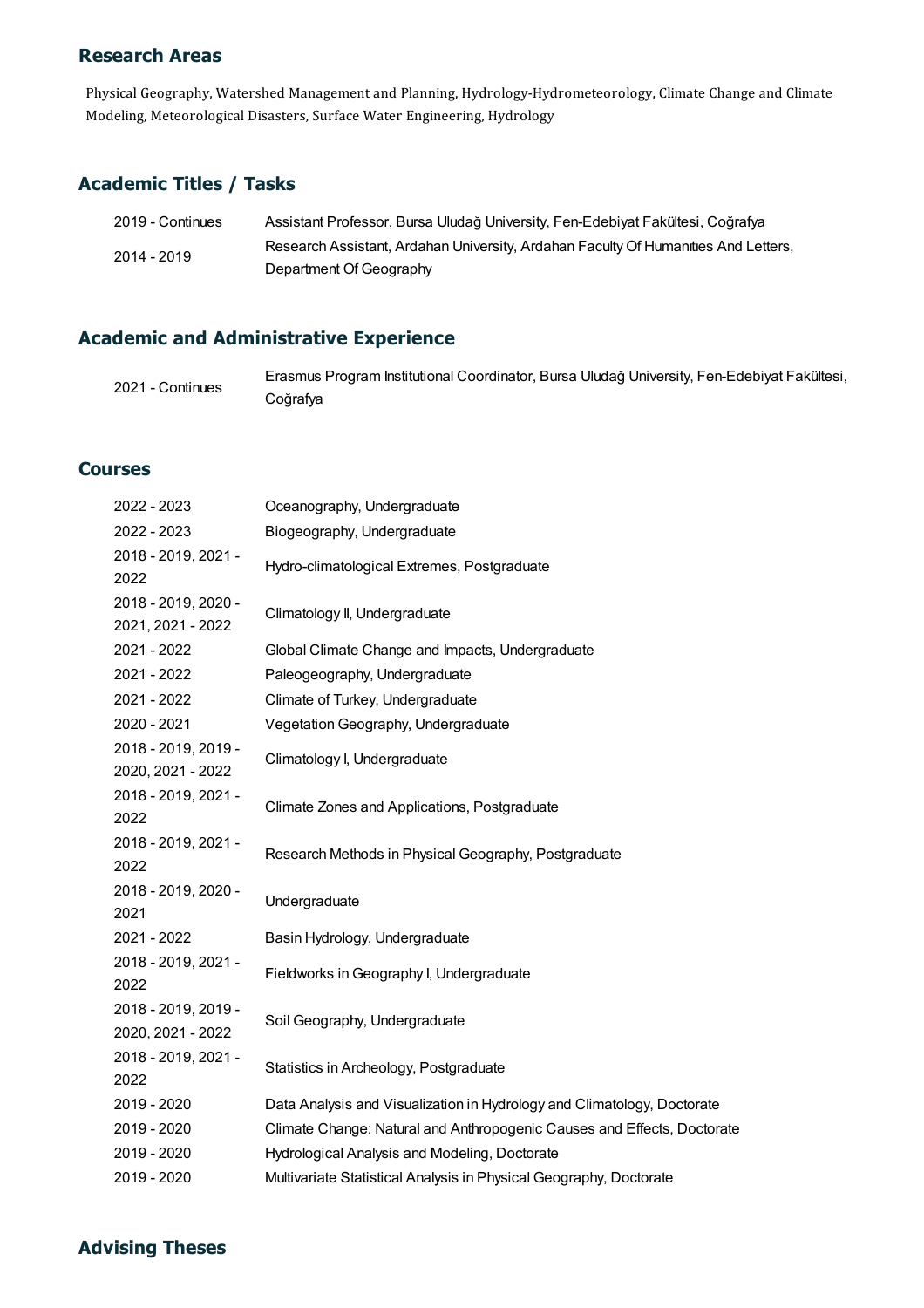Continues

Akbaş A., Postgraduate, S.COŞKUN(Student), Bursa Kentinde Su Kıtlığının İklim Değişikliği ve Nüfus Senaryoları Açısından Makine Öğrenmesi Kullanılarak İncelenmesi

### Jury Memberships

| May 2022      | Doctoral Examination, Doctoral Examination, İstanbul Teknik Üniversitesi |
|---------------|--------------------------------------------------------------------------|
| March 2022    | Doctorate, Doctorate, İstanbul Üniversitesi                              |
| December 2021 | Post Graduate, Post Graduate, Canakkale Onsekiz Mart Üniversitesi        |
| October 2021  | Doctoral Examination, Doctoral Examination, Balıkesir Üniversitesi       |
| October 2021  | Doctoral Examination, Doctoral Examination, Bursa Uludağ Üniversitesi    |
| January 2021  | Doctoral Examination, Doctoral Examination, Bursa Uludağ Üniversitesi    |
| December 2020 | Doctoral Examination, Doctoral Examination, İstanbul Teknik Üniversitesi |

- Articles Published in Journals That Entered SCI, SSCI and AHCI Indexes<br>I. What about reservoirs? Questioning anthropogenic and climatic interferences on water availability I. What about reservoirs? Questioning anthropogenic and climatic interferences on water availability Akbaş A., Freer J., Özdemir H., Bates P. D., Turp M.T. What about reservoirs? Questioning anthropogenic and climatic interferent<br>Akbaş A., Freer J., Özdemir H., Bates P. D. , Turp M. T.<br>HYDROLOGICAL PROCESSES, vol.34, pp.5441-5455, 2020 (Journal Indexed in SCI)<br>MIU TL PROYY SE
	- II. MULTI-PROXY SEDIMENTARY RECORDS OF DRY-WET CLIMATE CYCLES DURING THE LAST 2 KA FROM LAKE CILDIR, EAST ANATOLIAN PLATEAU, TURKEY HYDROLOGICAL PROCESSES, vol.34, pp.5441-5455, 2020 (Journal<br>MULTI-PROXY SEDIMENTARY RECORDS OF DRY-WET CLIM<br>FROM LAKE CILDIR, EAST ANATOLIAN PLATEAU, TURKEY ERGİNALA.E. ,CagatayM.N. ,SELİMH.H. ,KarabiyikogluM.,ÇAKIRÇ.,YakupoğluN.,AcarD.,AKBAŞA.,KayaH. GEOGRAFIAFISICAEDINAMICAQUATERNARIA,vol.42,no.1,pp.61-70,2019(Journal IndexedinSCI)

## Articles Published in Other Journals

- I. Termination of Little Ice Age in Northeastern Anatolia, Amulti-proxy paleolimnology study of Termination of Little Ice Age in Northeastern Anatolia,<br>undisturbed sediments, Lake Aygır (Kars, NE Anatolia)<br>Erginal A.E. Valunoğlu N. Calur C. Albas A. Külmar S. Termination of Little Ice Age in Northeastern Ana<br>undisturbed sediments, Lake Aygır (Kars, NE Ana<br>Erginal A.E., Yakupoğlu N., Çakır Ç., Akbaş A., Kükrer S.<br>Türkiye Jooleji Bülteni / Ceolegical Bulletin of Turkov v Erginal A. E. , Yakupoğlu N., Çakır Ç., Akbaş A., Kükrer S.<br>Türkiye Jeoloji Bülteni / Geological Bulletin of Turkey, vol.65, no.2, pp.149-158, 2022 (Journal Indexed in ESCI) Erginal A. E. , Yakupoğlu N., Çakır Ç., Akbaş A., Kükrer S.<br>Türkiye Jeoloji Bülteni / Geological Bulletin of Turkey, vol.65, no.2, pp.149-158, 2022 (Journal Indexed in<br>II. Türkiye'nin Değişen İkliminde Isıtma ve Soğutm
- Türkiye Jeoloji Bülteni / Geological Bulletin of Turkey<br>**Türkiye'nin Değişen İkliminde Isıtma ve Soğutı**<br>An N., Turp M. T. , AKBAŞ A., öztürk ö., KURNAZ M. L.<br>Marmara Ean Bilimleri Dergisi vel 3-nn 227-240-20. Türkiye'nin Değişen İkliminde Isıtma ve Soğutma Gün Derecelerinin Gelecek Projeksiy<br>An N., Turp M. T. , AKBAŞ A., öztürk ö., KURNAZ M. L.<br>Marmara Fen Bilimleri Dergisi, vol.3, pp.227-240, 2018 (Refereed Journals of Other I An N., Turp M. T. , AKBAŞ A., öztürk ö., KURNAZ M. L.<br>Marmara Fen Bilimleri Dergisi, vol.3, pp.227-240, 2018 (Refereed Journals of Other<br>III. Marmara Denizi havzasının hidroklimatolojik dinamiklerinin belirlenmesi<br>Althes A
- Marmara Fen Bilimle<br>**Marmara Denizi ha**<br>Akbaş A., Özdemir H.<br>Türk Ceğrefire Dengi Marmara Denizi havzasının hidroklimatolojik dinamiklerinin belirlenmesi<br>Akbaş A., Özdemir H.<br>Türk Coğrafya Dergisi, no.70, pp.123-131, 2018 (Other Refereed National Journals)<br>Türkiye Üzerindeki Önemli Kurek Yıller. Türk Coğrafya Dergisi, no.70, pp.123-131, 2018 (Other Refereed National Journals)
- Akbaş A., Özdemir H.<br>Türk Coğrafya Dergisi, no.70, pp.123-131, 20<br>IV. **Türkiye Üzerindeki Önemli Kurak Yıllar**<br>AKBAS A. Türkiye Üzerindeki Önemli Kurak Yıllar<br>AKBAŞ A.<br>Coğrafi Bilimler Dergisi, vol.12, no.2, pp.101-117, 2014 (Other Refereed National Journals)<br>Türkiye de klimatolejik kuraklık olasılıklarının dağılısı.
- V. Türkiye de klimatolojik kuraklık olasılıklarının dağılışı Coğrafi Bi<br>**Türkiye**<br>AKBAŞ A.<br>Türk Coğr Türk Coğrafya Dergisi, vol.0, no.63, pp.1-7, 2014 (Other Refereed National Journals)

- **Books & Book Chapters**<br>
I. Hidrolojinin Temelleri<br>
Özdəmir H. (Editor) Althas S & DOOK Chapters<br>Hidrolojinin Temelleri<br>Özdemir H. (Editor), Akbaş A. (Editor), Aksoy H. (Editor)<br>Nabel Yaum Dağıtım, Ankana 2021 Hidrolojinin Temelleri<br>Özdemir H. (Editor), Akbaş A. (Edito<br>Nobel Yayın Dağıtım, Ankara, 2021<br>Yağıs, Alus Caliamalarında, AraŞı
	- Özdemir H. (Editor), Akbaş A. (Editor), Aksoy H. (Editor)<br>Nobel Yayın Dağıtım, Ankara, 2021<br>II. Yağış-Akış Çalışmalarında ArcSwat Uygulaması: Bartın Çayı Havzası Örneği<br>AKRAS A. ÖZDEMİR H Nobel Yayın Dağıtım, A<br><mark>Yağış-Akış Çalışmala</mark><br>AKBAŞ A., ÖZDEMİR H.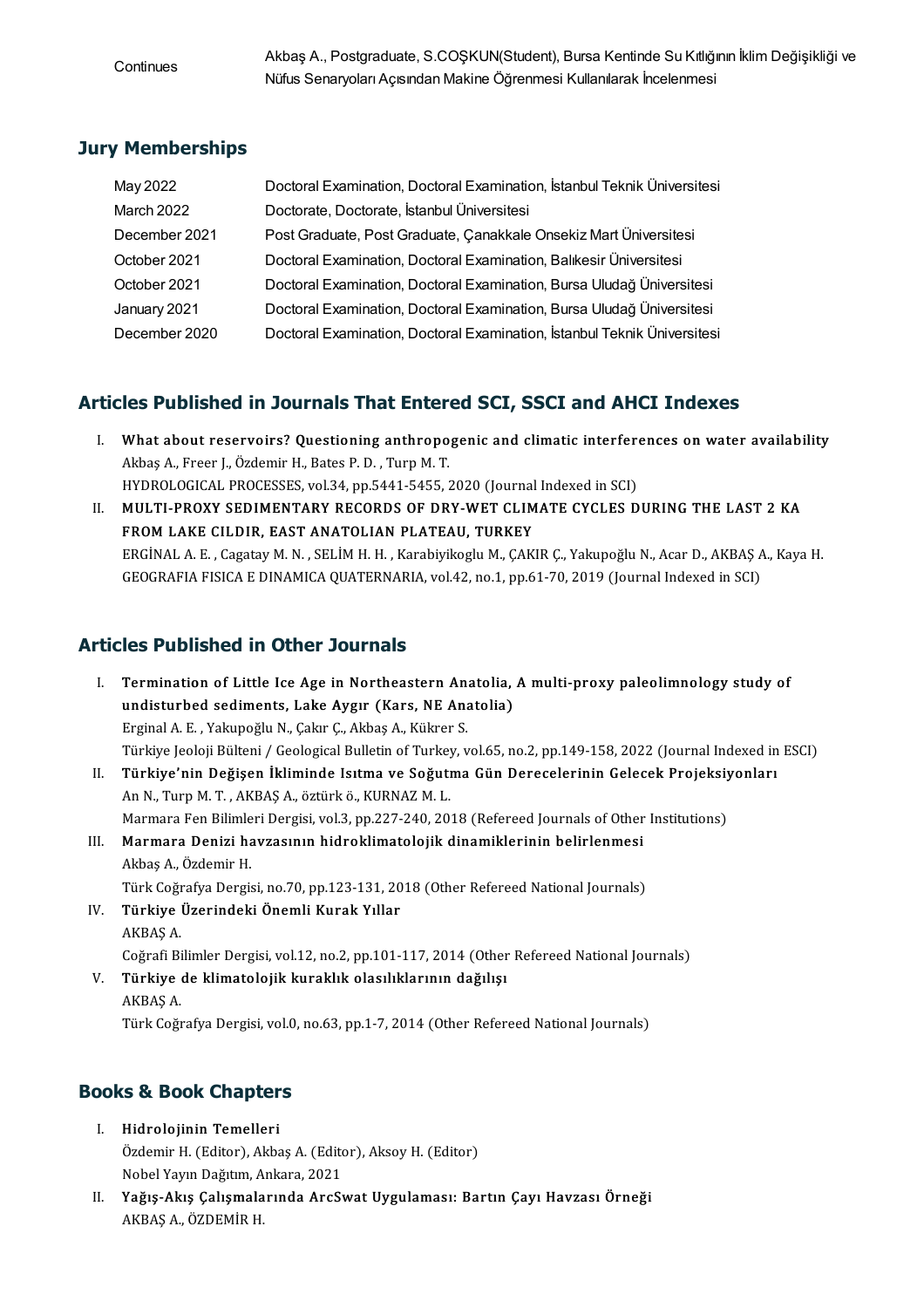in: Coğrafya Araştırmalarında Coğrafi Bilgi Sistemleri Uygulamaları, Ebru Akköprü, Mehmet Fatih Döker, Editor,<br>Pegam Alındami, Ankara, pp.107,128,2019 in: Coğrafya Araştırmalarında Coğrafi Bilgi S<br>Pegem Akademi, Ankara, pp.107-128, 2019<br>Climata Changeand Caastal Tourismu In in: Coğrafya Araştırmalarında Coğrafi Bilgi Sistemleri Uygulamaları, Ebru Akköprü, Mehmet Fatih D<br>Pegem Akademi, Ankara, pp.107-128, 2019<br>III. Climate Changeand Coastal Tourism: Impacts of ClimateChange on the Turquoise Co

Pegem A<br>Cli<mark>mate</mark><br>Akbaş A.<br>in: Climat Climate Changeand Coastal Tourism: Impacts of ClimateChange on the Turquoise Coast<br>Akbaş A.<br>in: Climate Changeand Coastal Tourism: Impacts of ClimateChange on the Turquoise Coast, Jones A,Phillips M,<br>Editor CAP Internation

Akbaş A.<br>in: Climate Changeand Coastal Tourism: Impacts of Climate<br>Editor, CAB International , Birmingham, pp.247-263, 2017

|       | <b>Refereed Congress / Symposium Publications in Proceedings</b>                                                                                                                                             |
|-------|--------------------------------------------------------------------------------------------------------------------------------------------------------------------------------------------------------------|
| Ι.    | İnegöl Havzasında Antesedant Yağışların Heyelan Oluşumunda Göreceli Önemi ve Değişen İklime<br>Duyarlılığı                                                                                                   |
|       | AKBAŞ A, GÖRÜM T, FİDAN S.                                                                                                                                                                                   |
|       | 3. Heyelan Sempozyumu, Ankara, Turkey, 13 - 14 October 2021                                                                                                                                                  |
| Н.    | The climatic, topographic and litho-tectonic characteristics of badlands in Turkey                                                                                                                           |
|       | Avcioğlu A., GÖRÜM T., AKBAŞ A., de las Heras M. M., YETEMEN Ö.                                                                                                                                              |
|       | EGU General Assembly Conference, Viyana, Austria, 21 April 2021                                                                                                                                              |
| III.  | Akdağ (Alanya) Geç Pleyistosen Buzullaşmalarının İzleri                                                                                                                                                      |
|       | BAYRAKDAR C., ÇILĞIN Z., AKBAŞ A., KESERCİ F.                                                                                                                                                                |
|       | Türkiye Kuvaterner Sempozyumu, İstanbul, Turkey, 20 October 2020                                                                                                                                             |
| IV.   | PEKİ YA BARAJLAR? BARAJLARIN VE İKLİM DEĞİŞİKLİĞİNİN SU KAYNAKLARI ÜZERİNDEKİ<br>ETKİSİNİN İRDELENMESİ                                                                                                       |
|       | AKBAŞ A., ÖZDEMİR H., Turp M.T., Freer J., Bates P.                                                                                                                                                          |
|       | TURQUA2020, İstanbul, Turkey, 20 - 23 October 2020, pp.41-42                                                                                                                                                 |
| V.    | Bartın Çayı Havzasında Taşkın Karakteristiklerinin Zamansal Değişimleri                                                                                                                                      |
|       | AKBAŞ A, ÖZDEMİR H.                                                                                                                                                                                          |
|       | International Symposium on Geomorphology, 10 October 2018 - 12 October 2019                                                                                                                                  |
| VI.   | Terkos (Durusu) Gölü Çökellerinin Son 700 Yıldaki İklimsel Göstergeleri                                                                                                                                      |
|       | ERGİNAL A.E., KAYA H., KÜKRER S., ÇAKIR Ç., AKBAŞ A.                                                                                                                                                         |
|       | INTERNATIONAL CONGRESS ON THE 75TH ANNIVERSARY OF TGS, Ankara, Turkey, 8 - 10 November 2017,<br>pp 625 626                                                                                                   |
| VII.  | Paleoclimatic Implications of Lake Terkos (Durusu) Sediments over the Last 700 Years-Terkos                                                                                                                  |
|       | (Durusu) Gölü Çökellerinin Son 700 Yıldaki İklimsel Göstergeleri                                                                                                                                             |
|       | ERGİNAL A.E., Kaya H., KÜKRER S., ÇAKIR Ç., AKBAŞ A.                                                                                                                                                         |
|       | International Congress on the 75th Anniversary of Turkish Geographical Society, Ankara, Turkey, 8 - 10 November<br>2017, pp.625-626                                                                          |
| VIII. | Paleosol Formation on Kıyıköy Coast (Kırklareli) / Kıyıköy (Kırklareli) Kıyılarında Paleosol Oluşumu<br>ERGİNAL A. E., Kaya H., ÇAKIR Ç., AKBAŞ A., ÖZTÜRK M. Z., BOZCU M., KARABIYIKOĞLU M., KIRCI ELMAS E. |
|       | International Symposium on Geomorphology, Elazığ, Turkey, 12 - 14 October 2017, pp.321-323                                                                                                                   |
| IX.   | Belirteç Element DağılımlarınaGöre Küçük Çekmece Gölü'nde Son 700 Yıldaki İklimsel Salınımların                                                                                                              |
|       | <i>izleri</i>                                                                                                                                                                                                |
|       | ERGİNAL A.E., AKBAŞ A., KAYA H., ÇAKIR Ç., KARABIYIKOĞLU M.                                                                                                                                                  |
|       | Uluslararası Jeomorfoloji Sempozyumu 2017, Elazığ, Turkey, 12 - 14 October 2017, pp.649-650                                                                                                                  |
| Х.    | Rainfall-Runoff Modelling of Keçidere Basin (NW Turkey) Using ArcSwat Model                                                                                                                                  |
|       | AKBAŞ A, ÖZDEMİR H.                                                                                                                                                                                          |
|       | International Symposium on GIS Applications in Geography and Geosciences, 18 - 20 October 2017, pp.291                                                                                                       |
| XI.   | Deforestation and human impact around Lake Aktaş (Ardahan-Turkey) during the last 1000 years<br>KARLIOĞLU KILIÇ N., CANER H., ERGİNAL A. E., ERSİN S., AKBAŞ A.                                              |
|       | International Symposium on New Horizons in Forestry, 18 - 20 October 2017                                                                                                                                    |
| XII.  | Clustering Analysis of Spatial Distribution of Karstic Depressions on Anamas Mountain Taurus                                                                                                                 |
|       | <b>Mountains Turkey</b>                                                                                                                                                                                      |
|       |                                                                                                                                                                                                              |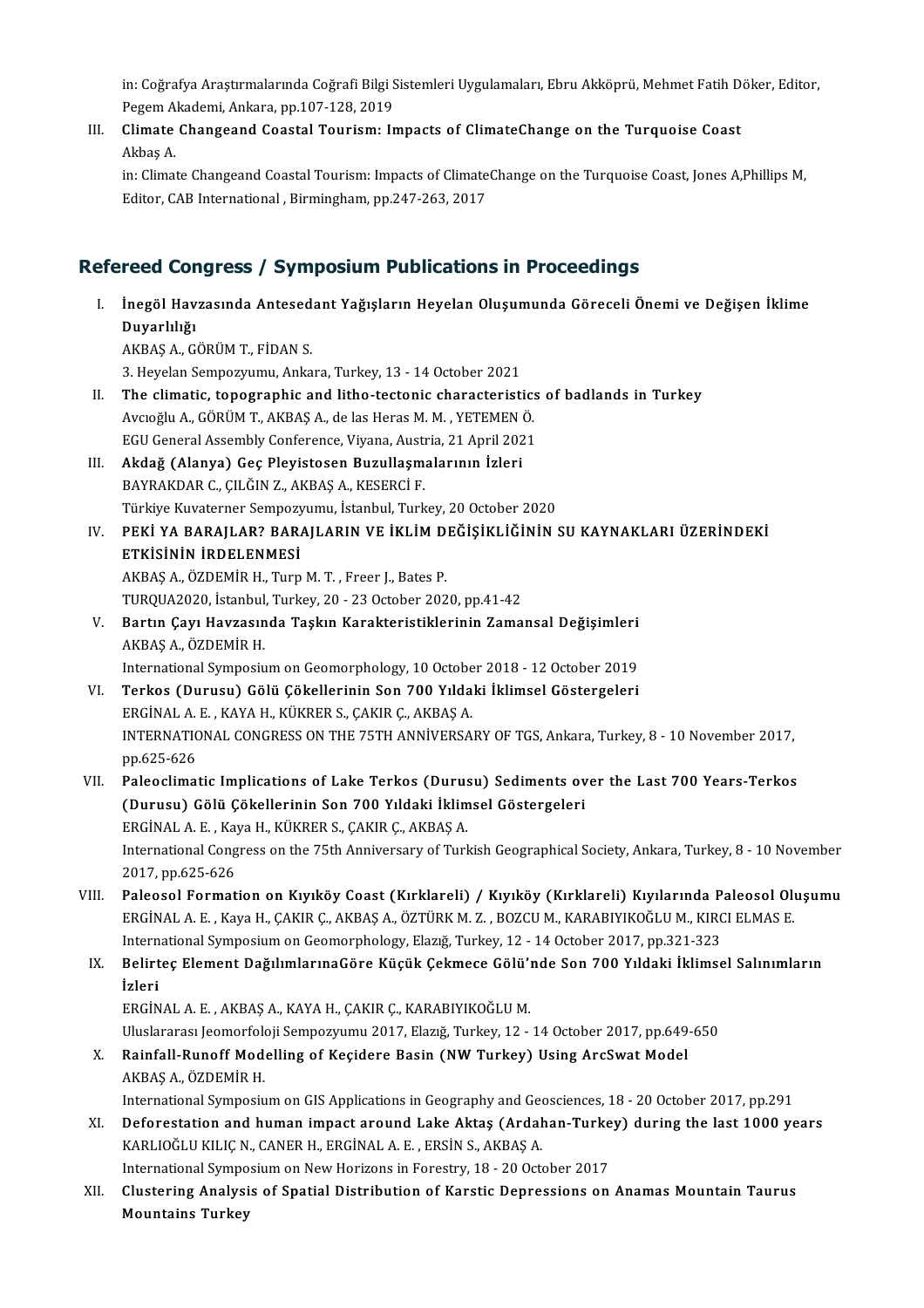ÖZTÜRKM.Z. ,AKBAŞA.

4th International Geography Symposium, 23 - 26 May 2016

- ÖZTÜRK M. Z. , AKBAŞ A.<br>4th International Geography Symposium, 23 26 May 2016<br>XIII. Palynological Analysis On Late Holocene Sediments Of Aktaş Lake<br>KARLIQĞLUN, CANER H. ERCİNAL A E. KÜKRER S. AKRAS A. ERSİN S. H KARLIOĞLU N., CANER H., ERGİNAL A. E. , KÜKRER S., AKBAŞ A., ERSİN S., ULUÇAY S.<br>VII. Quaternary Symposium of Turkey, 08 May 2018 - 11 May 2016 Palynological Analysis On Late Holocene Sediments Of Aktas<br>KARLIOĞLU N., CANER H., ERGİNAL A. E. , KÜKRER S., AKBAŞ A., ERS<br>VII. Quaternary Symposium of Turkey, 08 May 2018 - 11 May 2016<br>Analysis of Projected Changes in Pr KARLIOĞLU N., CANER H., ERGİNAL A. E. , KÜKRER S., AKBAŞ A., ERSİN S., L<br>VII. Quaternary Symposium of Turkey, 08 May 2018 - 11 May 2016<br>XIV. Analysis of Projected Changes in Precipitation Regions of Turkey<br>AKBAS A. TUBB M.
- VII. Quaternary Symposium of Turkey, 08 May 20<br>**Analysis of Projected Changes in Precipitat**<br>AKBAŞ A., TURP M. T. , ÖZTÜRK T., KURNAZ M. L.<br>European Coossianses Union Coneral Assembly Analysis of Projected Changes in Precipitation Regions of Turkey<br>AKBAŞ A., TURP M. T. , ÖZTÜRK T., KURNAZ M. L.<br>European Geosciences Union General Assembly 2016, 17 - 22 April 2016<br>Investigation of the Drought Probabilitie AKBAŞ A., TURP M. T. , ÖZTÜRK T., KURNAZ M. L.<br>European Geosciences Union General Assembly 2016, 17 - 22 April 2016<br>XV. Investigation of the Drought Probabilities over Turkey in a Changing Climate<br>TURR M. T. AKRAS A. SAVCU
- European Geosciences Union General Assembly 2016, 17 2<br>Investigation of the Drought Probabilities over Turke<br>TURP M. T. , AKBAŞ A., SAYGILI S., ÖZTÜRK T., KURNAZ M. L.<br>European Geosciences Union General Assembly 2016, 17 Investigation of the Drought Probabilities over Turkey in a Chang<br>TURP M. T. , AKBAŞ A., SAYGILI S., ÖZTÜRK T., KURNAZ M. L.<br>European Geosciences Union General Assembly 2016, 17 - 22 April 2016<br>Stě Göl Karotlarında Gok doğ European Geosciences Union General Assembly 2016, 17 - 22 April 2016
- TURP M. T. , AKBAŞ A., SAYGILI S., ÖZTÜRK T., KURNAZ M. L.<br>European Geosciences Union General Assembly 2016, 17 22 April 2016<br>XVI. Sığ Göl Karotlarında Çok-değişkenli İstatistik Analizlerin Uygulanması: Sediment Taşı AKBAŞA.,ERGİNALA.E. ,KÜKRERS. IV.Ulusal Jeomorfoloji Sempozyumu, Turkey, 15 - 17 October 2015 AKBAŞ A., ERGİNAL A. E. , KÜKRER S.<br>IV.Ulusal Jeomorfoloji Sempozyumu, Turkey, 15 - 17 October 2015<br>XVII. Cildir Gölü (Kuzeydoğu Anadolu) Geç Holosen İklim Kayıtları
- ERGİNAL A. E. , ÇAĞATAY N., KÜKRER S., AKBAŞ A., ACAR D., ÖZTÜRK M. Z. , ÇAKIR Ç.<br>IV.Ulusal Jeomorfoloji Sempozyumu 2015, Turkey, 15 17 October 2015 Çıldır Gölü (Kuzeydoğu Anadolu) Geç Holosen İklim Kayıtları<br>ERGİNAL A. E. , ÇAĞATAY N., KÜKRER S., AKBAŞ A., ACAR D., ÖZTÜRK M. 2<br>IV.Ulusal Jeomorfoloji Sempozyumu 2015, Turkey, 15 - 17 October 2015<br>Aktas Gölü Gaklu Balint ERGİNAL A. E. , ÇAĞATAY N., KÜKRER S., AKBAŞ A., ACAR D., ÖZTÜRK M. Z. , ÇAKIR Ç.<br>IV.Ulusal Jeomorfoloji Sempozyumu 2015, Turkey, 15 - 17 October 2015<br>XVIII. Aktaş Gölü Çoklu Belirteç Verilerine Göre Kuzeydoğu Anadolu'
- IV.Ulusal Jeomorfoloji Sempozyumu 2015, Turkey, 15 17 Octobe<br>Aktaş Gölü Çoklu Belirteç Verilerine Göre Kuzeydoğu Ana<br>Orta Çağ Ilık Dönemi ve Küçük Buzul Çağı Çökel Kayıtları<br>ERÇİNAL A E. ÇAĞATAY N. KARLIQĞLU KUJC N. ÇANE Aktaş Gölü Çoklu Belirteç Verilerine Göre Kuzeydoğu Anadolu'da Son Bin Yıldaki İklimsel<br>Orta Çağ Ilık Dönemi ve Küçük Buzul Çağı Çökel Kayıtları<br>ERGİNAL A. E. , ÇAĞATAY N., KARLIOĞLU KILIÇ N., CANER H., KÜKRER S., AKBAŞ A. Orta Çağ Ilık Dönemi ve Küçük Buzul Çağı Çökel Kayıtları<br>ERGİNAL A. E. , ÇAĞATAY N., KARLIOĞLU KILIÇ N., CANER H., KÜKR<br>IV.Ulusal Jeomorfoloji Sempozyumu, Turkey, 15 - 17 October 2015<br>Site Selection for Ski Beserts and Are ERGİNAL A. E. , ÇAĞATAY N., KARLIOĞLU KILIÇ N., CANER H., KÜKRER S., AKBAŞ A., ACAR D., ÇAKIR Ç.<br>IV.Ulusal Jeomorfoloji Sempozyumu, Turkey, 15 - 17 October 2015<br>XIX. Site Selection for Ski Resorts and Areas in the ligh
- IV.Ulusal Jeomorfoloji Sempoz<br>Site Selection for Ski Resol<br>Turkish Mountain Terrain<br>OSMAN CENK D. AKRAS A. ÖZ Site Selection for Ski Resorts and Areas in the light of Climate Chang.<br>Turkish Mountain Terrain<br>OSMAN CENK D., AKBAŞ A., ÖZTÜRK T., TURP M. T. , TÜRKEŞ M., KURNAZ M. L.<br>Association of American Coostraphers Coneral Mosting Turkish Mountain Terrain<br>OSMAN CENK D., AKBAŞ A., ÖZTÜRK T., TURP M. T. , TÜRKEŞ M., KURNAZ M. L.<br>Association of American Geographers General Meeting, 19 - 25 April 2015 OSMAN CENK D., AKBAŞ A., ÖZTÜRK T., TURP M. T. , TÜRKEŞ M., KURNAZ M. L.<br>Association of American Geographers General Meeting, 19 - 25 April 2015<br>XX. Analysis of Specific Drought Years on Turkey via Palmer Drought Severity
- Association of Amer<br>**Analysis of Specif**<br>AKBAŞ A., TATLI H.<br><sup>Eth</sup> Atmospheris So Analysis of Specific Drought Years on Turkey via Palmer Drou<br>AKBAŞ A., TATLI H.<br>6th Atmospheric Science Symposium, Turkey, 24 April - 26 June 2013

# Supported Projects

| 2022 - Continues | Küresel yağış veri setlerinin Türkiyedeki yağış koşullarını açıklamadaki kapasitelerinin     |
|------------------|----------------------------------------------------------------------------------------------|
|                  | irdelenmesi, Project Supported by Higher Education Institutions                              |
| 2021 - Continues | Marmara Denizi Kıyılarında Keşfedilen Sualtı Kalıntılarının Kronolojik Dağılımsal ve Coğrafi |
|                  | Arastirmalari, Project Supported by Higher Education Institutions                            |
| 2019 - Continues | İnsansız Hava Araçları (İHA) Temelli Taşkın Tehlike Analizleri, Project Supported by Higher  |
|                  | <b>Education Institutions</b>                                                                |
| 2022 - 2024      | Revealing the spatial and temporal dynamics of flood generating mechanisms and flood hazard, |
|                  | <b>TUBITAK Project</b>                                                                       |
| 2015 - 2017      | Aktaş Gölü Dip Çökellerinin Kuzeydoğu Anadolu nun Geç Holosen İklimi Açısından İrdelenmesi,  |
|                  | <b>TUBITAK Project</b>                                                                       |
| 2015 - 2016      | Tortum Gölünün Paleoiklimsel Proksiler Açısından İncelenmesi, Project Supported by Higher    |
|                  | <b>Education Institutions</b>                                                                |
| $2013 - 2015$    | Marmara Denizi Drenaj Havzasında Yağış Akım İlişkisinin Belirlenmesi, Project Supported by   |
|                  | <b>Higher Education Institutions</b>                                                         |

### Scientific Refereeing